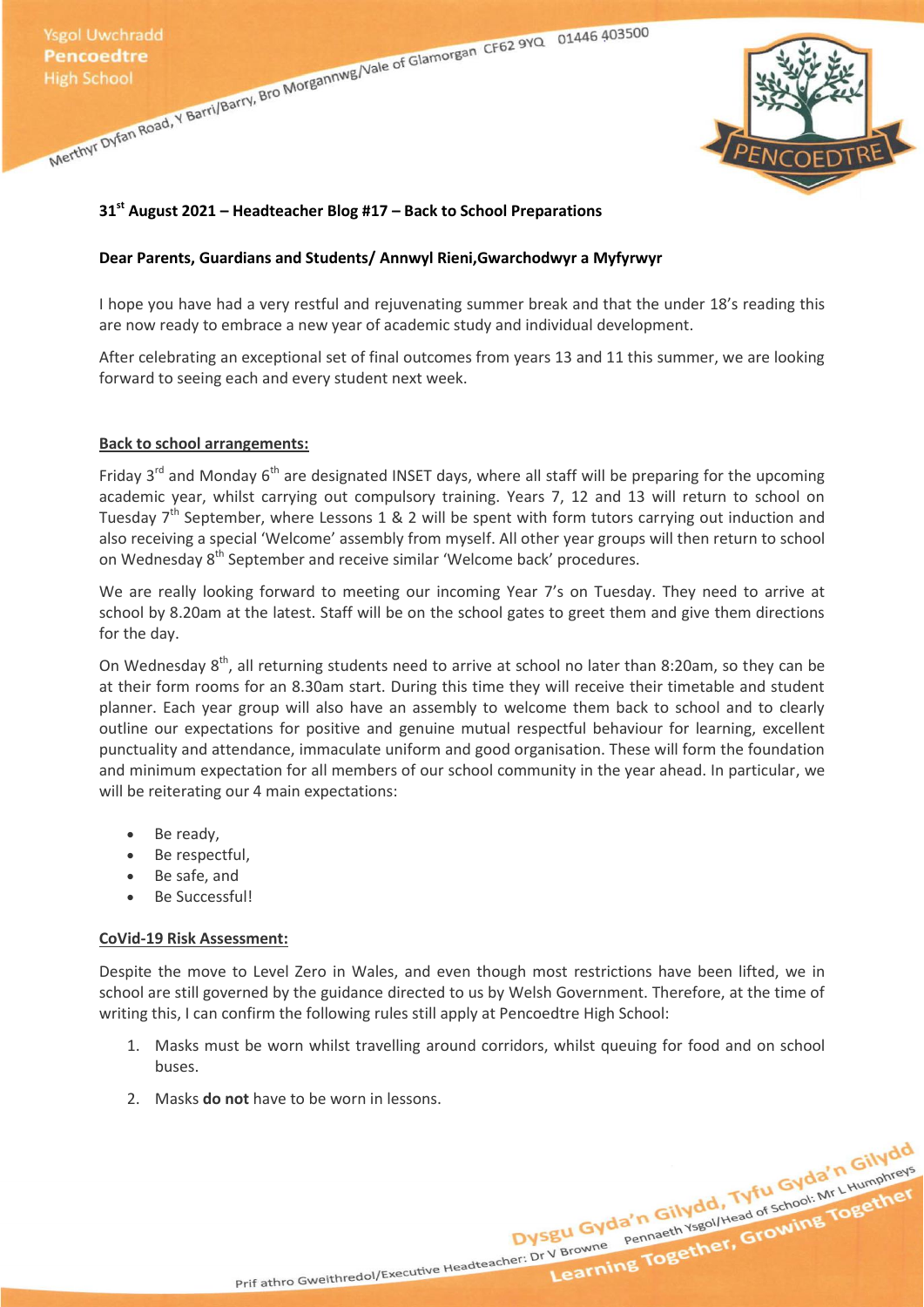

- 3. One way systems remain in place around the corridors.
- 4. Face coverings for all visitors to school.
- 5. Increased Lateral Flow testing (this to be clarified on receipt of additional guidance).

There has been a significant increase in cases both locally and nationally, so please remember that should your child feel unwell and experience symptoms of CoVid 19, it is vital they do not attend school, self-isolate and arrange a PCR test as soon as possible.

We will also be maintaining designated year group areas at break and lunch, due to the increased and extensive building work being carried out at school. Students **WILL NOT** be allowed to wander around the grounds during these times!

## **Uniform:**

We made a conscious decision as a school, to be flexible with regards to uniform on the return to school after the 2<sup>nd</sup> lockdown in April. On return to school in September this will not be the case! Our standards in uniform set the level of expectations that we have for all our students. We will not make any exceptions for this from September. For those families who are entitled to free school meals, please see the link below regarding support for uniform:

[https://www.valeofglamorgan.gov.uk/en/living/schools/Pupil-Development-Grant.aspx](https://eur02.safelinks.protection.outlook.com/?url=https%3A%2F%2Fwww.valeofglamorgan.gov.uk%2Fen%2Fliving%2Fschools%2FPupil-Development-Grant.aspx&data=04%7C01%7CL.Humphreys%40phschool.co.uk%7C54a2adf82bb74ea0a4ff08d962233ce4%7C4f3f0e52b734416494091b601d147993%7C0%7C0%7C637648726205514178%7CUnknown%7CTWFpbGZsb3d8eyJWIjoiMC4wLjAwMDAiLCJQIjoiV2luMzIiLCJBTiI6Ik1haWwiLCJXVCI6Mn0%3D%7C1000&sdata=qdCNbQlJ3S2o5B6gr4BegLEIK2Uvl4tJ1AQIL1bIPSI%3D&reserved=0)

For further details regarding uniform, please see the following link:

<https://www.pencoedtrehigh.org.uk/our-school/uniform/>

## **Equipment:**

All students need to return to school with at least basic equipment that ensures they are ready to learn. We would consider basic equipment to be; Pen, Pencil, Ruler, Rubber and Calculator (especially for GCSE students). We expect this basic equipment to be stored in a pencil case and placed in their school bag.

Towards the end of last term, there were an increasing number of students who were attending school without a school bag. This must not be the case going forward, as we will be asking pupils to take books home and also all mobile phones, as per our new procedures, must be placed in their bag. We will not accept mobile phones in pockets or coats. We as a school will provide any specialist equipment needed.

#### **Mobile phones:**

A reminder, mobile phones should not be seen or heard within the school gates. Quite simply, if we see or hear them, we confiscate them. They should be switched off and secured in school bags. Sixth formers are permitted to use them responsibly in their common room and self-study areas. Please see the following link regarding the use of mobile phones from September:

[https://www.loom.com/share/b1de410a82c24bf1ba16ddfb4e3aa97a](https://eur02.safelinks.protection.outlook.com/?url=https%3A%2F%2Fwww.loom.com%2Fshare%2Fb1de410a82c24bf1ba16ddfb4e3aa97a&data=04%7C01%7CL.Humphreys%40phschool.co.uk%7Ceb91bf38ab1e466e101208d948373df9%7C4f3f0e52b734416494091b601d147993%7C0%7C0%7C637620224356649578%7CUnknown%7CTWFpbGZsb3d8eyJWIjoiMC4wLjAwMDAiLCJQIjoiV2luMzIiLCJBTiI6Ik1haWwiLCJXVCI6Mn0%3D%7C1000&sdata=sXXstt6csZQbQskbNzubetA8b3FbTyvePkI54s6bA6A%3D&reserved=0)